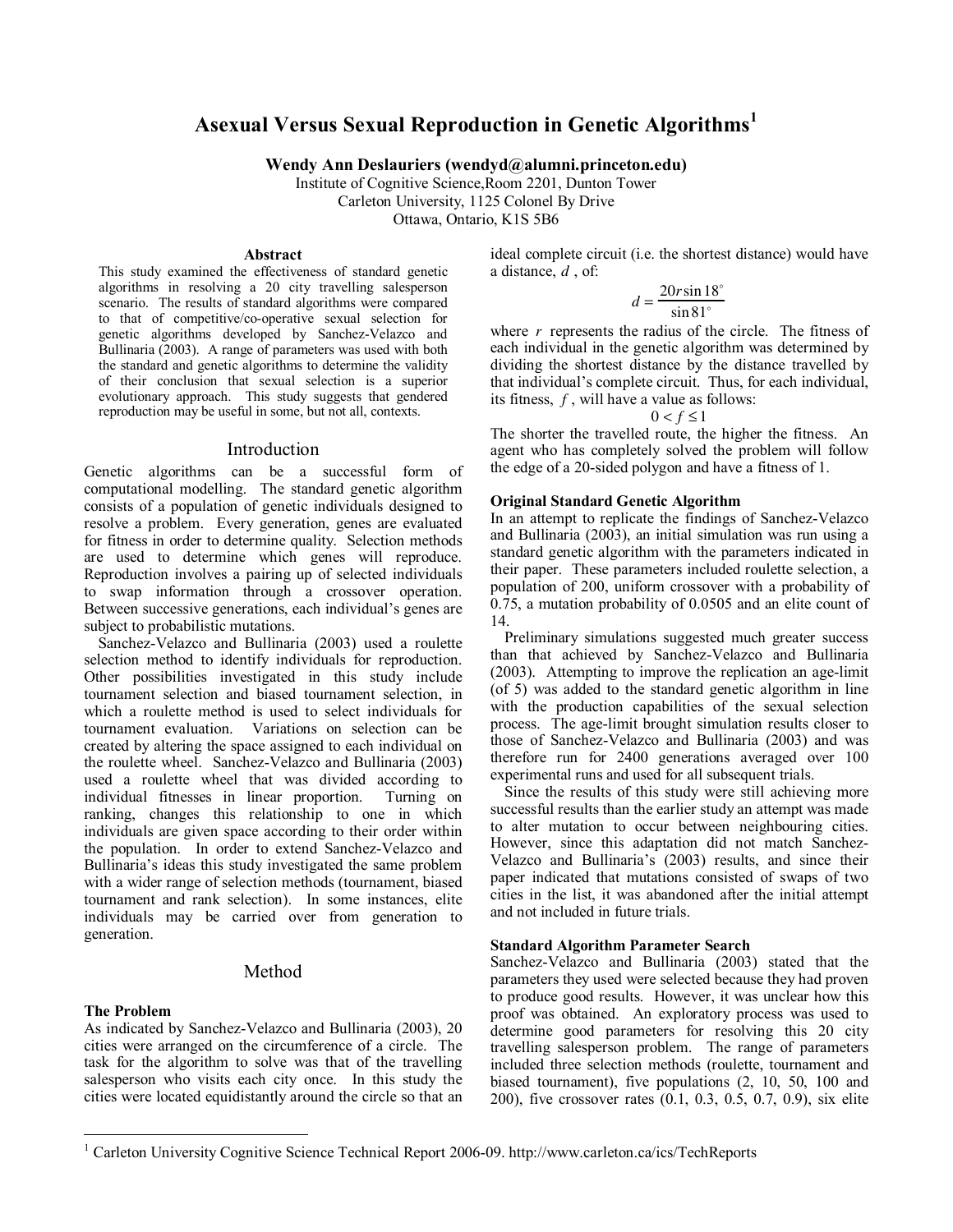counts (0, 2, 6, 10, 20, 50), five mutation rates (0.0001, 0.001, 0.01, 0.1, 0.5), and two rank options (on and off), for a total of 4500 initial simulations. When the elite count was greater than or equal to the population the populations would have been unable to evolve and those trials were eliminated. These initial simulations were averaged over 10 experimental runs for 50 generations each.

The results of the first round were organized to determine the parameters with the top 20 best individual fitnesses and the top 20 average fitnesses. After duplicates had been eliminated a list of 29 parameter settings remained. Since Sanchez-Velazco and Bullinaria (2003) had used roulette selection and only one roulette option remained, the four next best sets of parameters involving roulette selection were added to the list. These 34 parameter settings were run for 500 generations, also averaged over 10 experimental runs.

The results of the second round were organized to determine the top 5 best individual fitnesses and top 5 average fitnesses. It should be noted, that more than 5 of the 34 settings had achieved a best fitness of 1. These parameter settings were sorted secondarily by the average fitness of the same settings. An eleventh parameter setting was added to ensure that there were a minimum of two settings using each of the selection procedures. In order to explore the empty spaces in the six-dimensional parameter field, each of the selected 11 settings was used as an origin point for expansion along the axes of four parameters (population, crossover rate, elite count and mutation rate). Expansion along the axes involved using values halfway to the nearest value already used (i.e. parameters with a crossover rate of 0.7 were expanded to test crossover rates of 0.6 and 0.8.). Note, since the first round included the full spectrum of options regarding selection and rank they were excluded from further expansion. The results of 10 experimental runs were averaged for 500 generations using the resultant parameter settings.

The majority of this third round of trials resulted in a best fitness value of 1. Therefore, results were sorted primarily by best fitness value and secondarily by average fitness value. The best three parameter settings, plus a fourth to ensure inclusion of a roulette option, were selected for use in the fourth round. The parameter space was further explored by expanding one-quarter of the distance to the nearest original value along the axes of crossover rate, elite count and mutation rate. Population was eliminated from further exploration because a population of 200 was by far the most successful in all rounds to this point. The resultant parameter settings were evaluated for 500 generations, averaged over 10 experimental runs.

For the final round, four parameter settings were chosen. For tournament and roulette selection, the parameter settings with a best fitness of 1 and the best average fitness were chosen (tournament selection, population of 200, crossover probability of 0.8, elite count of 20, mutation probability of 0.1 and rank on; roulette selection, population of 200, crossover probability of 0.5, elite count of 28, mutation probability of 0.3 and rank on). However, for biased tournament selection the parameters that achieved a best value of 1, did not have the highest average fitness.

Therefore, two sets of parameters were used for biased tournament selection (biased tournament selection 1, population of 200, crossover probability of 0.9, elite count of 8, mutation probability of 0.2 and rank off; biased tournament selection 2, population of 200, crossover probability of 0.8, elite count of 8, mutation probability of 0.1 and rank off). These four parameters settings were used for 100 experimental runs evolved through 2400 generations.

#### **Original Gendered Algorithm**

The gendered algorithm was an attempt to directly replicate the work of Sanchez-Velazco and Bullinaria (2003). The initial population of 200 was randomly separated as half male and half female and the gender ratio was held constant during successive generations. Other parameters used for this simulation were a crossover probability of 0.75, elite count of 14, female mutation probability of 0.001 and a male mutation probability of 0.1.

Reproduction occurred between individuals of opposite gender and involved the creation of two offspring, one daughter and one son. Selection of males for crossover was through a standard roulette wheel. However, selection of the female partner involved a complicated combination of the female's individual fitness,  $f(x)$ , the improvement in fitness of son over father from the preceding generation,  $\Delta f(y)$ , and an age related fertility factor,  $g(Age(x))$ . The equation used for selection was:

$$
x_{sel} = Sel \frac{0.75f(x) + 0.55\Delta f(y) + 0.18g(Age(x))}{0.75 + 0.55 + 0.18}
$$

The relation between age and fertility can be seen in Table 1 and a more detailed description of the selection process can be found in Sanchez-Velazco and Bullinaria (2003).

Table 1. Age and Fertility

| Age(x)    |         |   |     |   |     |        |  |
|-----------|---------|---|-----|---|-----|--------|--|
| g(Age(x)) | $\cdot$ | . | 1.V | . | . . | ن کے . |  |

Gendered crossover was accomplished by randomly choosing a single split point in each of the parents  $(s<sub>x</sub>$  and *s <sup>y</sup>* ). The daughter is created from her mother's genetic material. She inherits her mother's trailing genes (those from the split point to the end), followed by the genes from the first part of the chromosome in reverse order. The son, inherits his mother's genes following the father's split point and then completes his chromosome using genes from his father in the order they appear. If his father's gene would create an illegal individual then the gene is discarded in favour of the next, until a complete, legal son is formed. This process can be seen in Figure 1. Results of the gendered simulation were averaged over 100 experimental runs through 2400 generations.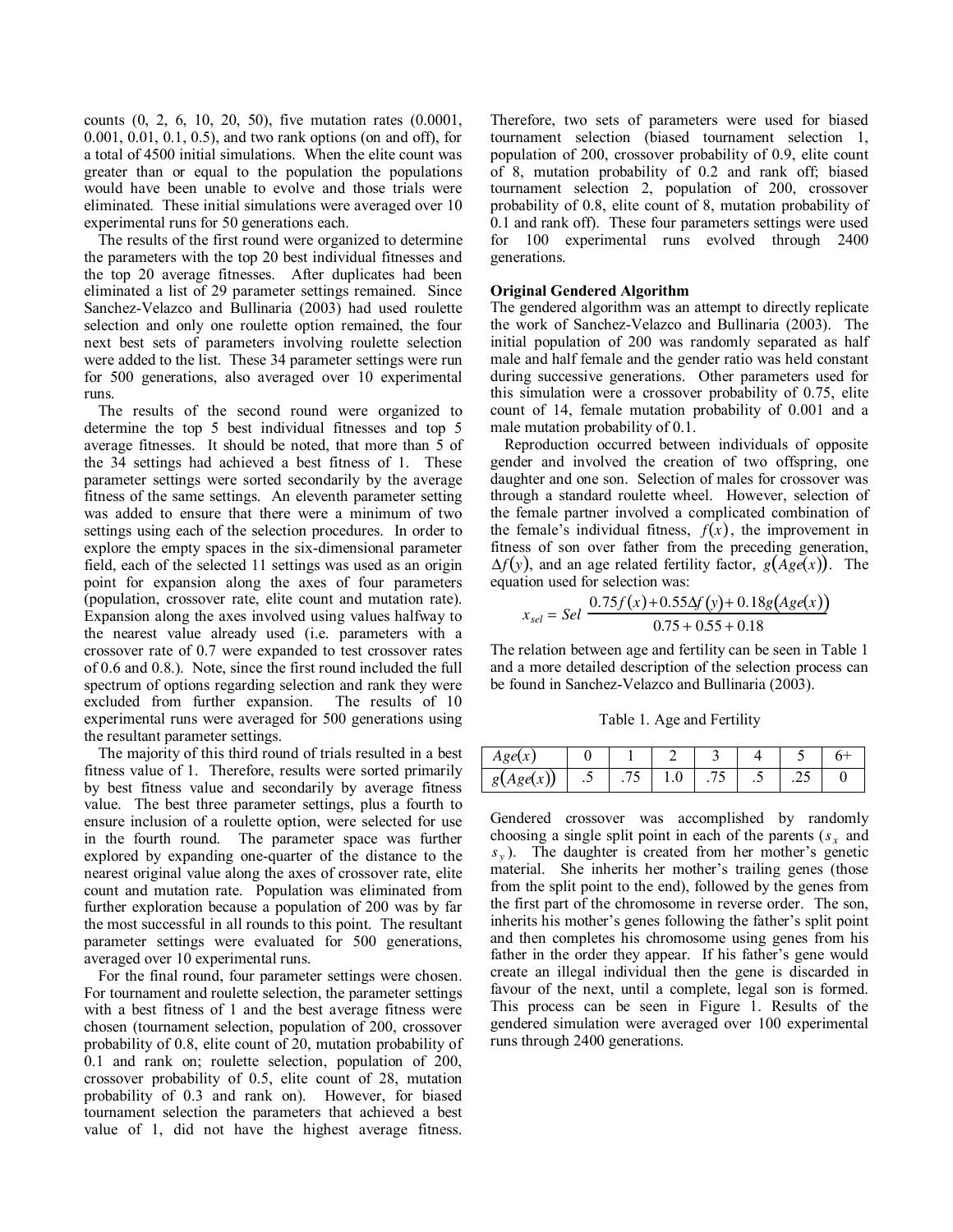

Figure 1.

#### **Gendered Algorithm with Determined Parameters**

In order to create comparative data an additional gendered algorithm was run for 2400 generations and averaged over 100 trials. The parameters for this algorithm were selected to match the parameters from the second biased tournament simulation in the standard genetic algorithm parameter search. This set of parameters was selected because its average fitnesses and best fitnesses showed little variance and the best fitness reached a level above 0.995. The ratio





Figure 2. Comparison of initial standard genetic algorithms.

of the male:female mutation rates was set at 100:1, as in Sanchez-Velazco and Bullinaria (2003) for the original gendered algorithm, to average to 0.1 as a total mutation probability for the entire population.

#### **Natural Parameters**

Since Sanchez-Velazco and Bullinaria (2003) referred to natural evolution as a rationale for their genetic algorithm, both a standard and a gendered genetic algorithm were run to compare their success rates. As before, both were averaged over 100 experimental runs through 2400 generations. Population was set to 200, since that had been the most successful population value throughout. Crossover probability was set to 1.0 since natural gendered reproduction does not permit non-gendered reproduction. The elite count was set to 8 since this was the smallest elite number to produce good results in earlier trials and natural systems provide some incentive to retain elite individuals but are usually less successful than computer simulations. The combined mutation probability was set to a 0.000 004 with a male:female ratio, for the gendered version, of 50:3 as per information from the human genome project. Selection was set to biased tournament since it was the most widely successful method during the parameter search.





Figure 3. Comparison between selection methods in the standard genetic algorithm parameter search.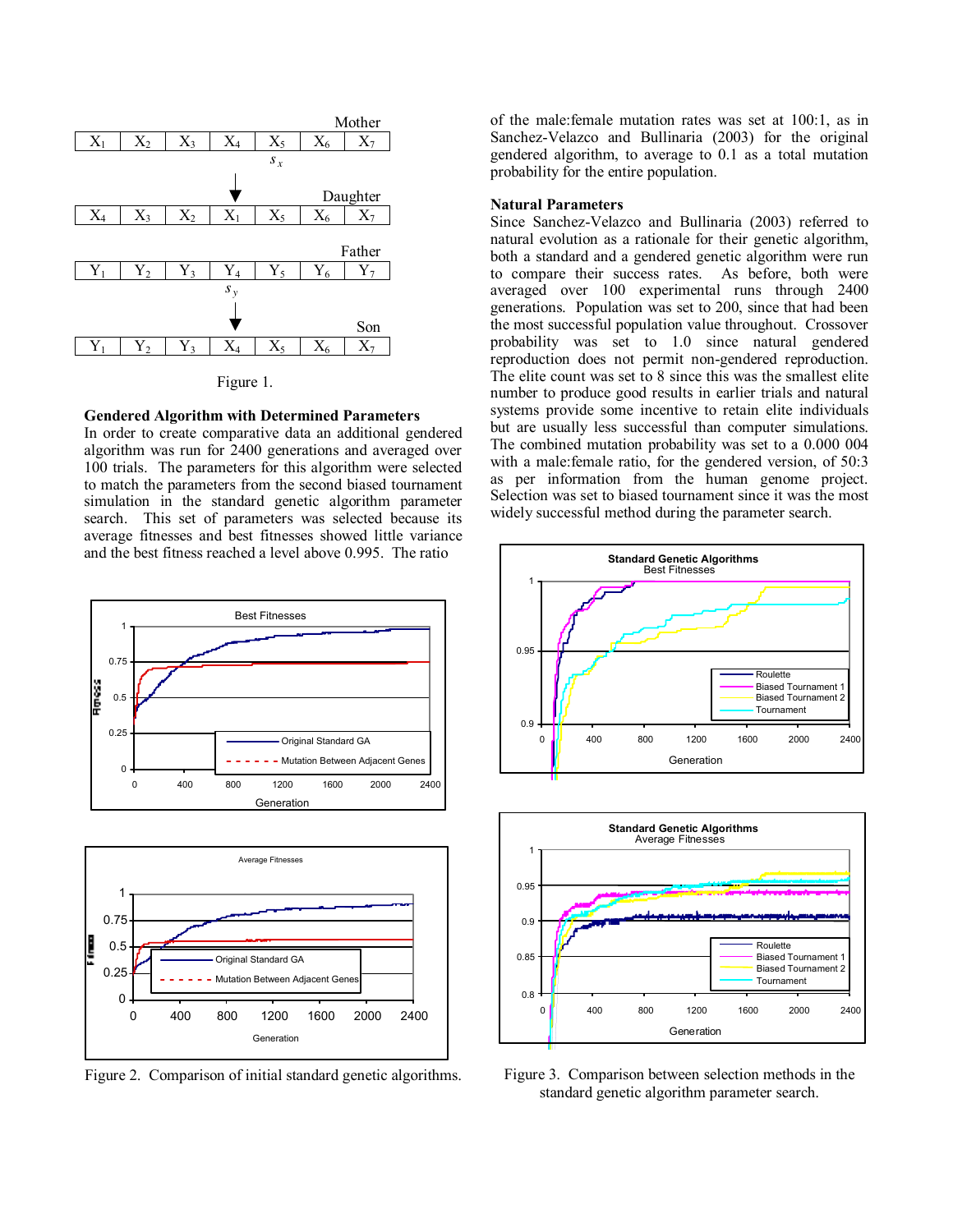# Results

Adjusting the mutation process to occur between all adjacent genes, was initially useful but created a flattening of the fitness curve (Figure 2). The adjusted algorithm improved quickly at the beginning but then hit a success limit within 100 generations. As previously indicated, this technique was not used for further experiments.





Figure 4. Comparison between all standard genetic algorithms.

The standard genetic algorithms, were all successful in solving the 20 city travelling salesperson problem. The set of parameters labelled Biased Tournament 1 achieved The best individual in the population, achieved a perfect solution by 800 generations, however, the average fitness of the population levelled out at about the same point. Roulette selection produced the next most effective solution when only the best individual in the population is considered. However, the average fitness of the population was worst when roulette selection was used. Biased Tournament 2 and Tournament selection produced roughly similar results. The full results from the standard genetic algorithm parameter search can be seen in Figure 3.

When compared to both the original and natural genetic algorithms, all four of the parameter search settings were more successful (Figure 4). The natural algorithm improved quickly at the beginning, but flattened out, with both an

average fitness and a best fitness of approximately 0.565, after 20 to 30 generations.



Figure 5. Comparison of gendered algorithms.

When sexual selection was used, the fitness variance between the assorted gendered algorithms was smaller than between the standard algorithms (Figure 5). However, the variance between the best fitnesses and the average fitnesses is greater than with the standard algorithm. When the best individuals in the population are examined, the natural parameters improve most rapidly and all three gendered algorithms reach a fitness of  $1$  by the  $800<sup>th</sup>$  generation. The average fitness of the population is highest with the Biased Tournament 2 settings.

When the gendered algorithm is compared to the standard algorithm with the same parameter settings the results of this study differ from those of Sanchez-Velazco and Bullinaria (2003). Using both Sanchez-Velazco and Bullinaria's original settings, and the Biased Tournament 2 parameter settings, this study found that sexual selection improved the best individual in the population but slowed the improvement in average fitness. These results can be seen in Figures 6 and 7.

Only when using the natural parameter settings, does the gendered algorithm consistently outperform the standard algorithm. The gendered natural parameter algorithm achieved a best fitness of 1 by the  $450<sup>th</sup>$  generation and the average fitness of the population levelled out around 0.75 after 800 generations.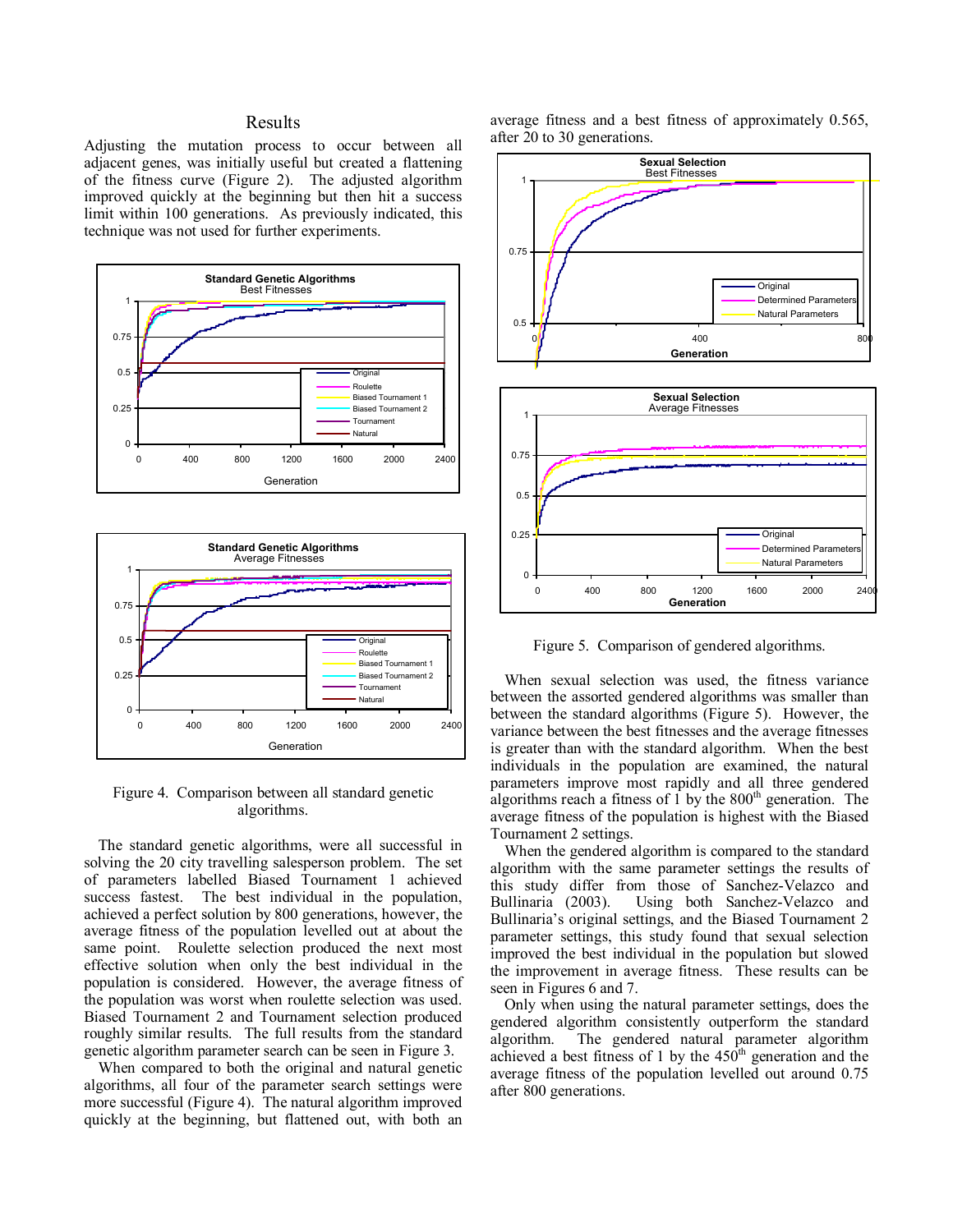



Figure 6. Comparison between the standard and gendered genetic algorithms using the original parameter set.





Figure 7. Comparison between the standard and gendered genetic algorithms using the Biased Tournament 2 parameter set.





Figure 8. Comparison between the standard and gendered genetic algorithms using the natural parameter set.

#### **Discussion**

Although Sanchez-Velazco and Bullinaria (2003) suggested that gender and gendered reproduction are essential components of natural evolution, the results of this study do not support gender as a consistently preferable option. Sexual selection appears to improve the fitness of the best individual in the population but also spreads the variance within the population at the same time. Some biologists have hypothesized that human evolution has essentially stalled and others have suggested that mutation rates may have slowed during the evolutionary process. Further investigation into these options and their connection to genetic algorithms may elicit more information. Another important extension might involve comparing a progression from standard to gendered or from gendered to standard reproduction.

To determine whether a specific type of natural evolution is preferable, a survey of assorted mating patterns (i.e. mate for life, one individual mates with many, etc.) and mate selection (i.e. benefit to offspring, as in Sanchez-Velazco and Bullinaria (2003), similar fitness levels between parents, etc.) should be investigated. Also, natural evolution is normally accompanied by varied life spans, population growth and different environmental stimuli. Significant work would be required before this method could be said to accurately model natural processes.

In evaluation of gendered reproduction this study has indicated both advantages and disadvantages. The elite individuals are improved through sexual selection but the